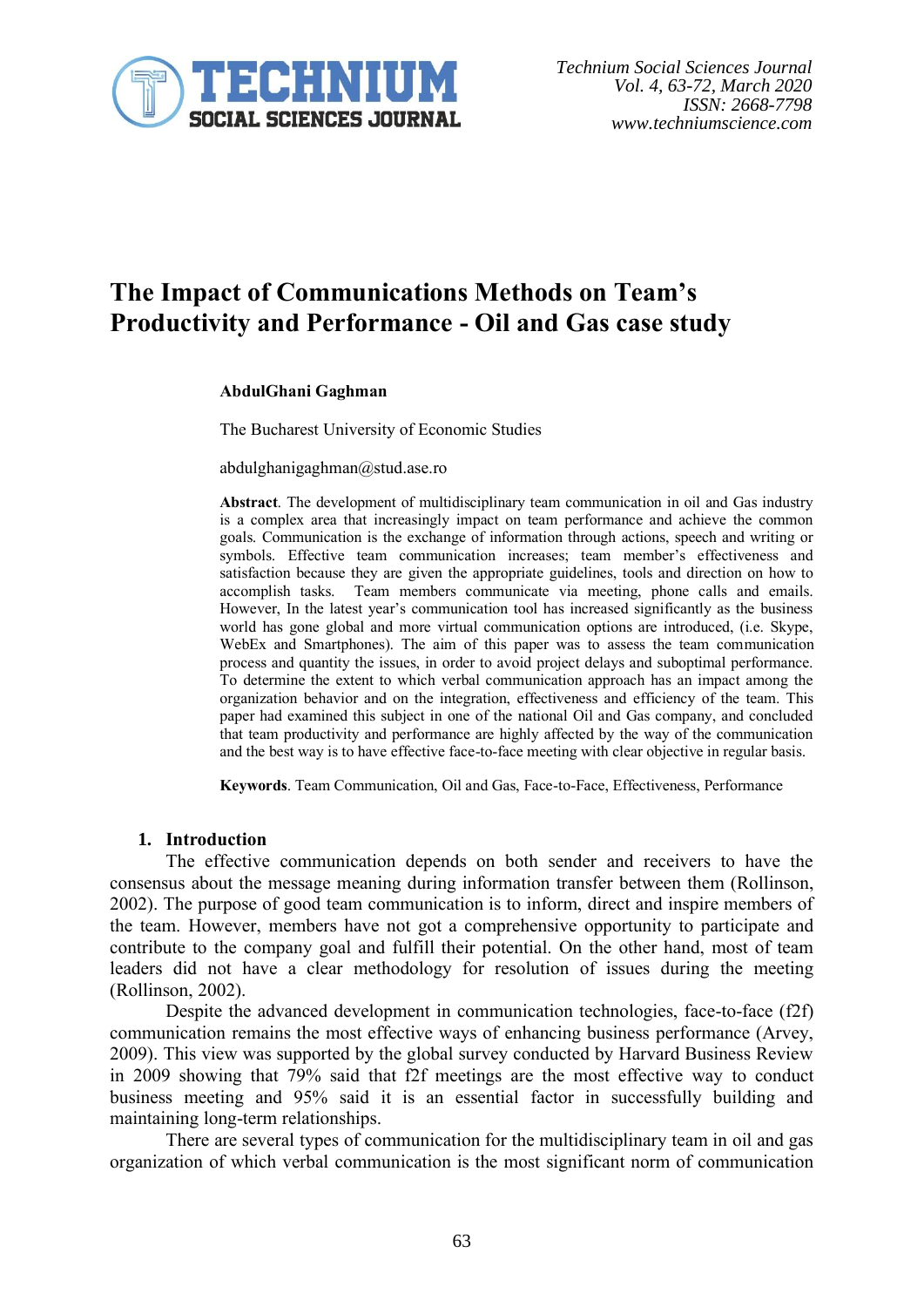

aiming to increase the team performance and achieve the common goals. It is heavily focus on top-down one-way communication and it reinforce the role of line managers and give work purpose and relate people to the organization (Rollinson, 2002). Therefore, many researchers have concluded that face-to-face is the preferred type of communication, in the term of virtual interaction, effectiveness and more suited for the goal-oriented teams, within certain limits such as geographic distance and remote locations. However, when and where and why; should be considered making it a success form of communication with significant outcomes.

Many literatures have been examining this subject from different prospective to identify and examine the most effective and productive form of communication to fulfill organization goals and objectives. In the following section, organization behavior and problem definitions for the case study followed by the literature review enriched with alternatives discussion, optimal solution for the problem concluded, to be recommended to the company.

# **2. Case Study**

The Safer Exploration & Production Operation Company (SEPOC) has been used as a case study for this report which is Yemen's leading national oil and gas Company. 2nd largest oil producer and the largest producer of natural gas in the country. This remarkable growth is attributed to SAFER's upstream & midstream operations that harness the potential of Block 18 and its neighbours (SEPOC, 2009)

SEPOC has a matrix structure with dedicated development projects of which consist of 10-25 members from different discipline in each project. Each development team is goal oriented where a common goal, clear deadlines and deliverables measures are set at the commencement of project and should be accomplish following the company standards and regulations in a knowledge-sharing environment.

SEPOC communication style is top down for the directions and steering and also upward from group members to mangers. It has also a modern cubical layout work environment where, each team allocated in same cubical area aiming to enhance the physical communication within the team and with other teams. The company is characterized as highly dynamic environments, multinational, permeable boundaries and reconfigurable matrix structure with clear project tasks and time frame and clear milestone for quality assurance. So, effective and dynamic communication style is expected to be, accurate and more efficient. Company's values emphasis on the effective, open communication and reliability in a successful intercultural cooperation to provision accurate decision making (SEPOC, 2009).

The company has online platform called Community of Practice (CoP) that enable the team leader or manager to communicate, share information with teams which in the latest year used intensively instead of verbal communication. In most cases, IT-web interface creates a noise or so quite environment where divisions are created between teams and individuals and where loyalty and friendships is created in a virtual world not through web interface (Arvey, 2009).

Though the workplace design offers several meeting room with different capacity and an easy intranet webpage to book a meeting room but quit few number of teams have regular meeting (i.e. weekly or monthly). Instead, most team lack proper meeting schedules and intensively use email and ad hoc meeting if something urgent raised. Unproductive meetings structure and communication style causes more team members driven away and more alienated and became more resistance to attend meetings. This resulted in missing the outline of team's mission, lack of integration and maybe missing the scope of work of which cause conflict between team members.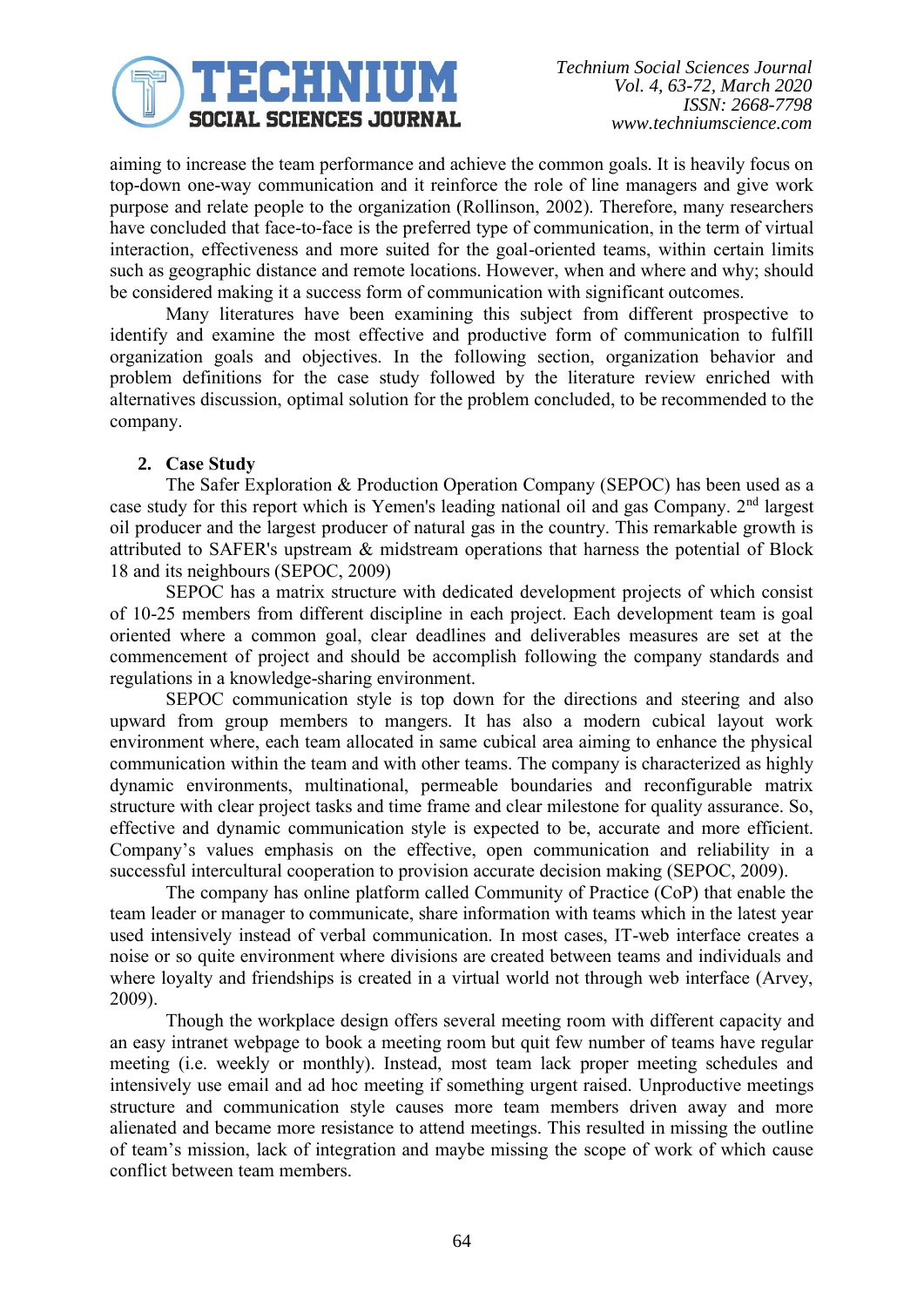

Type of communication process and its impact on team performance and productivity to fulfill the common goal; are subject in literature review to find the optimum approach of communication to be recommended to the management in the company.

# *1.1. Organization Behavioural Issue:*

The communication effectiveness approaches in the organization is largely affected of which reduce the productivity and efficiency of the team and in some cases the increase the turnover rate. However, there are different forms of organizational communication available such as face-to-face, written, and electronic communication, SEPOC relies heavily on a written communication from such as emails or reports. This main Communication challenge represented in:

- Less verbal communication.
- Barriers associated with the media and channel.
- The channel of communication itself.
- Barriers associated with the message, perception and encoding.

This led to confusion, misunderstanding and unsatisfied member. Moreover has a direct impact on company objectives and goals represent in the following;

- The team unity and satisfaction and loyalty.
- Team productivity and performance
- The evaluation and instant feedback.
- The follow up of team progress and achievements
- The vision, motivation and purpose for existing
- Intercultural environment; Diversity and sharing knowledge
- Distribute the company Information and higher management messages.

# **3. Literature Review**

The studies confirm that one of the key success parameters is to develop a common understanding of the parameters that control the team actions such as (tasks, achievements, obstacles, way forward, etc.). Many scholars have been examining team effectiveness from different prospective. Pentland list the main communication elements that have a direct impact on the team performance which are (Pentland, 2012):

- 1. Energy, size of interaction within the team members
- 2. Engagement, amount of energy distributed by the team members.
- 3. Exploration; way of involvements with other teams

The degree of success in a team will depend on how the team employed these three elements in order to achieve it upmost potential (Pentland, 2012).

Oil and Gas operation characterised as knowledge-based industry which required a sharing knowledge environment, common knowledge has a direct effect. Shared information may have a greater probability than unshared information for being encoded and recalled by individual team members (Graetz et al, 1998). Though Stryker (2012) emphasized that in the high-tech business the communication plays a critical role in accomplishing complex team tasks once it is clear and well communicated among the team members (Stryker, Santoro, 2012).

SEPOC as a big national organization enjoy the luxury of having wealth level of experiences from different nations at different level of the organization. Frigotto (2011)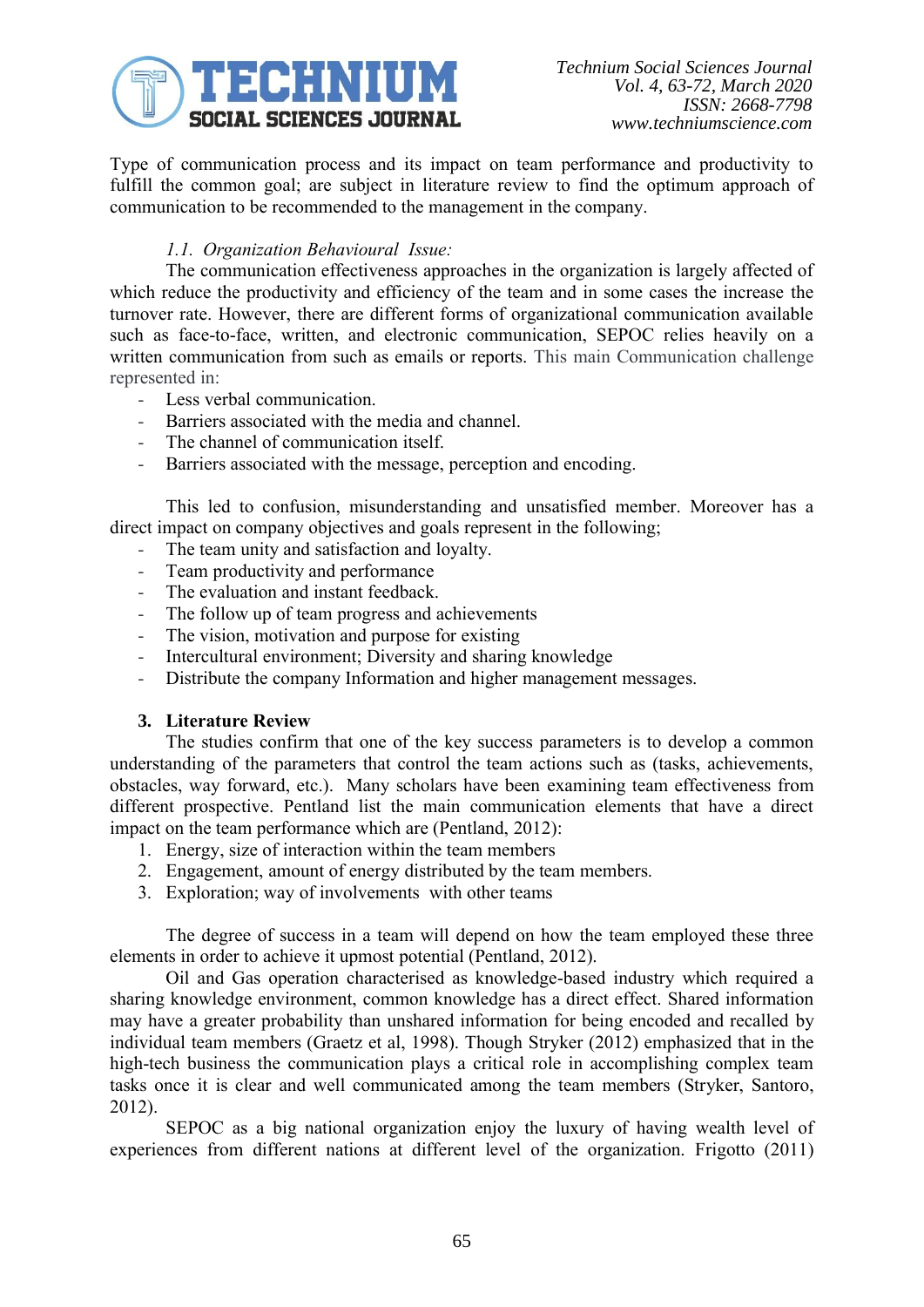

deliberate the sharing knowledge impact among teams, and concluded that team performance can be improved with the increase of knowledge variety.

Team in the company are goal oriented, the poor communication may have a negative influence when the understanding of scope is very fragmented, or team start walk away from the common goal (Frigotto, Rossi, 2012). Therefore, the physical distance may play a role in communication and the probability of face-to-face communication between two people is inversely related to the distance separating them (Stryker, Santoro, 2012); this conclusion has been well integrated in the SEPOC workplace designing where the team is located in one cubical area aiming to have more verbal communication.

#### *1.2. Effective Communication*

The role of team leader is to guide the team for open communication, enhance the spirit of cooperation, support team creativity and cohesiveness and manage to give equal opportunity for each member to contribute. On the other hand, the role of the team members which might aid team communication during the meetings to be more effectively and efficiently;

- Precious and clear personal contributions
- Enrich the topic with relevant information (just the right content and amount of information.)
- The integration with other discipline (Patrashkova-Volzdoska et al, 2003).



Figure 1 - Participation Pattern during a team meeting. Multi-direction communications to the right compare to one direction communications to the left (Source: Adair, 2001, p.7).

Having Individual goals is healthy, but it shouldn't affect the common goal where the individual may pay little attention to the information relevant to the team goal focusing on his target only. We notice two type of communication one has direct control by the leader as one direction or multidirectional between team members. Other teams have quite short spaces in the discussion. There is no role control individual participation to be the best, it depends on the situation, objectives and team members (Adair, 2011) see Figure (1).

Once the people are of one mind and heart, they can easily achieve their tasks or targets and doing outstanding work as teamwork (Adair, 2011). Team members should be given the opportunity to talk about any obstacles and issues and their statuses. Team leaders should set up a clear methodology for resolution of issues during the meeting and follow up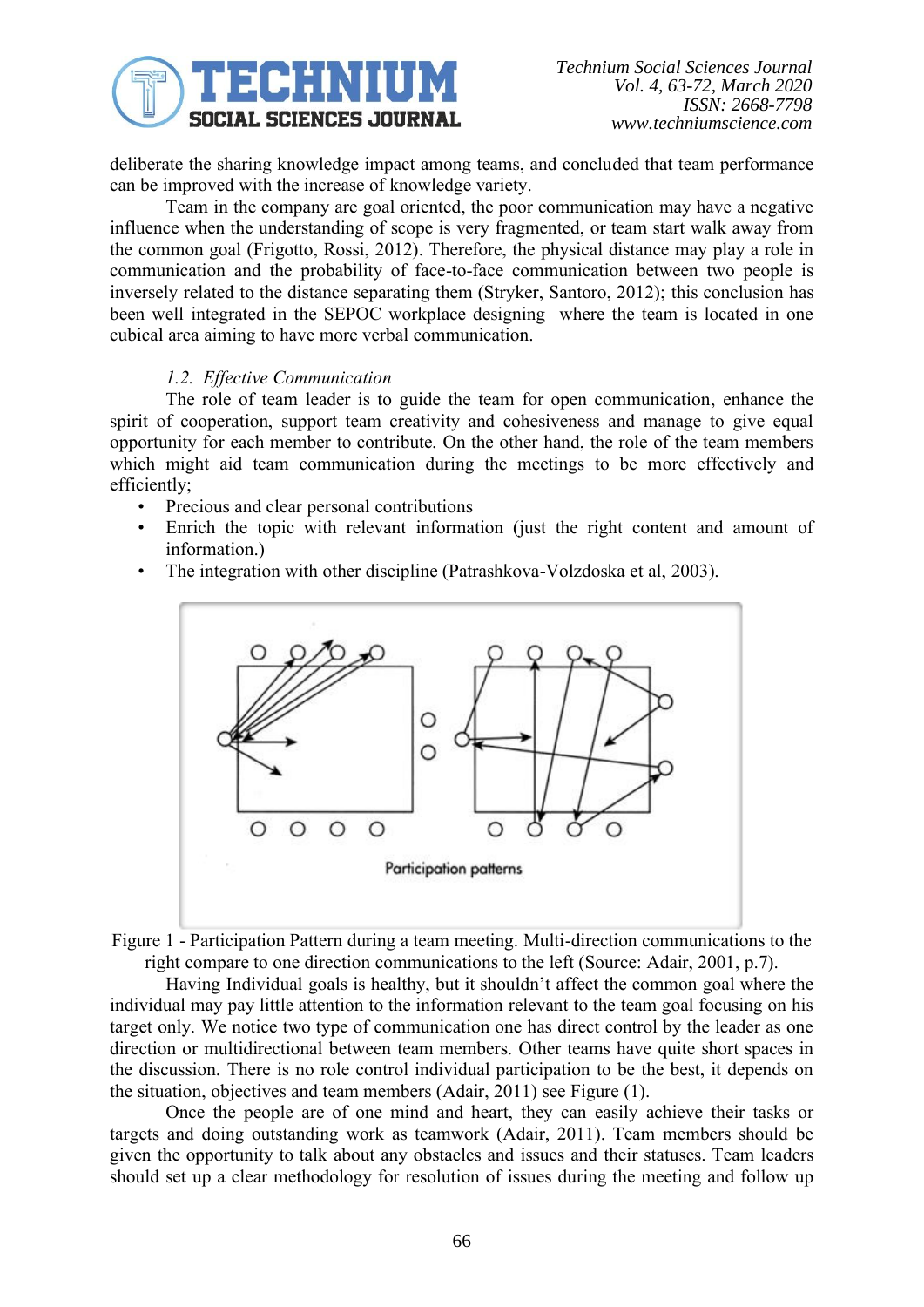

on the issues with individual team members after the meeting (Patrashkova, McComb, 2004). However, low performance team and lack of enthusiasm with some employee to communication structure that cause lower efficiency and undesirable impact (Schippers et al, 2014).

Sharing knowledge and encourage the sharing culture may reduce the time spent by team members where they tend to hide their obstacles or insights while attempting to solve the problem on their own in the perspective of self-learning. In all businesses, effective communication skills are crucial to successfully completing and deliver the project and studies, large and small (Arvey, 2009).

#### *1.3. Type of communication:*

Open communication improves the effectiveness of communication aiming to reduce the obstacles faced by team members toward the success, moreover, lead to long term cohesiveness within the team. Open communication also enables timely problem solving. Implementation of problem resolution strategies is more effective when there is clear communication among team members, however, teams can use different methods to communicate.

# **(a) Verbal communication**

Verbal communication refers to the use of sounds and language to relay a message. it considers as the most prevalent form of organizational communication (Griffin, Moorhead, 2011). In combination with nonverbal forms of communication, verbal communication acts as the primary tool for running business task and meeting or informal conversations. However, it depends on number of factors mainly the interpersonal skills such as communications skills, listening skills and clarification (Griffin, Moorhead, 2011).

Pentland (2012) concluded that, verbal or face to-face type of communication is the most valuable form of communication followed by electronic communication such as phone or videoconferences, written methods or emails is the least form of communication (Pentland, 2012). Moreover, Adair (2011) pointed out that the face-to-face communication is important since it encourage individuals to be more involved and own the conversation (Adair, 2011). It also provides a platform for more involvement, purpose, integration and form stronger team relationship Figure (2).



*Figure 2 - Figure 2 Individuals vs. Teams Communication. (Source: Adair, 2011, p.8)*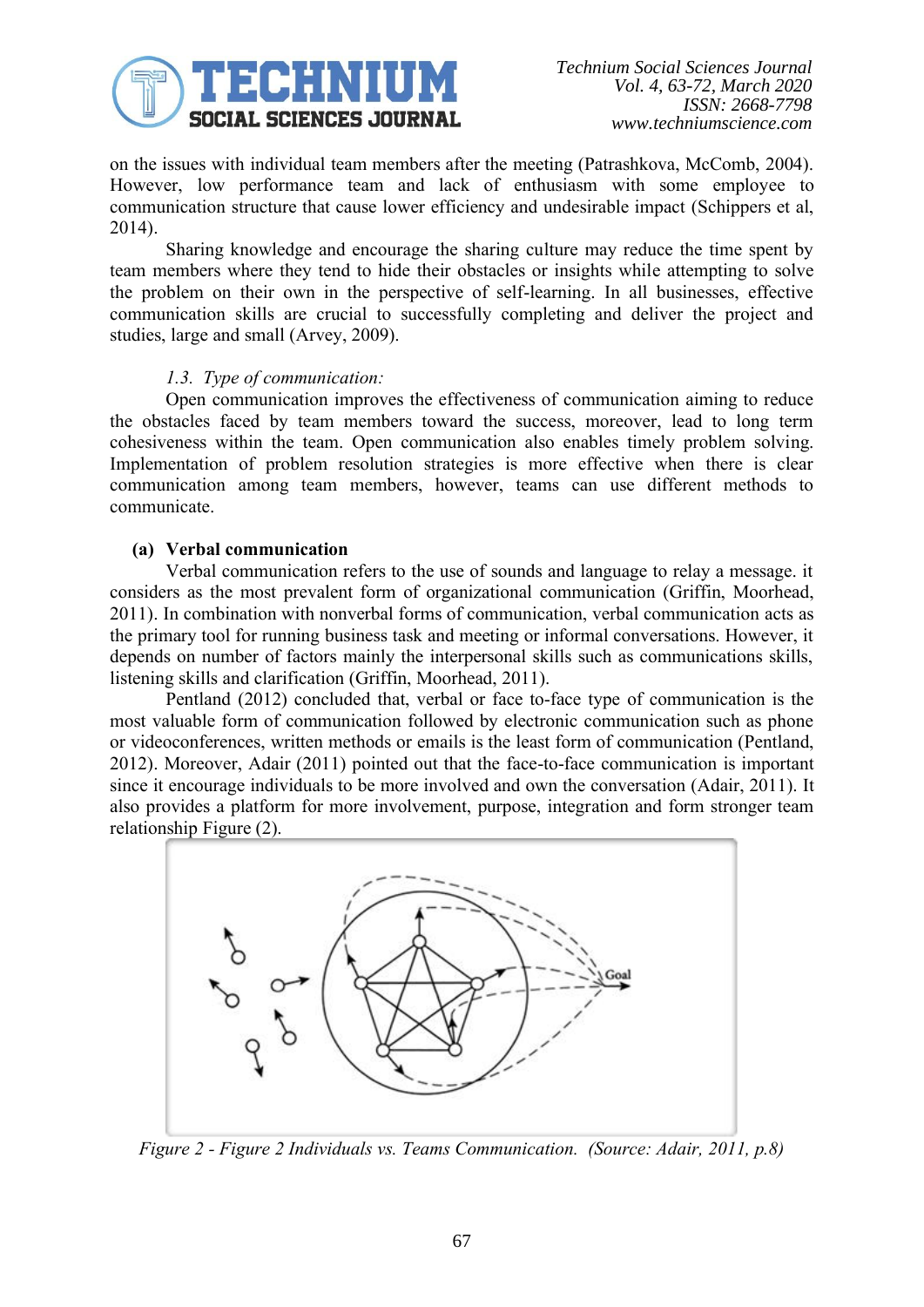

Sharing the understanding and the scope of work or the goals lately has negative impacts on the overall team performance (Patrashkova, McComb, 2004). Moreover, working with subsurface data is associated with lots of uncertainty which may lead to high risk, this concept should effectively address during the communication to increase the chance of make better decision which can be easily delivered effectively through a proper verbal communication (Adair, 2011). Therefore, the verbal meeting helps to have the same understanding of the goal or idea in an interaction way to be able to fulfill the common team goal and avoid team failure.

#### **(i) Strengths and Weaknesses**

The increase workload has negatively impacted the individual by placing more pressure on teams, and this is currently being absorbed by stay late after working hours by many staff. Some of the team member tend to drop the meeting pretend that they are busy. Other did not see value of having a meeting due to unclear meeting agenda. The collaborating in the face-to-face settings exhibit more effective team learning behaviors than in the technology-mediated or electronic settings such as Teleconference (Andres, 2011). Dennis (2008) investigated more about the communication media and found that performance is a function of communication types the more verbal the better performance (Dennis et al, 2008). Moreover, based on Andres experiment (2002), the greater interaction quality is experienced by the face-to-face teams, also suggests that face-to-face communication is better suited to the implementation of the group member support and group well-being functions delineated in McGrath's TIP theory (1990) (Andres, 2002).

In the SEPOC daily activities the discussion and follow up on the plan executions are crucial where it needs an efficient, rapid and more verbal communication to reach to a realistic decisions in short time, the magnitude of wrong decision may have a catastrophic impact on the team. A prompt update, feedback or decision outcomes should be shared across all team members and no better way of conveying the message other than face-to-face communication to avoid any misunderstanding or decoding the message or email wrongly (Dennis et al, 2008).

Latest survey done by Gaghman (2020) highlighted that, organize periodically interactive workshops, active community of practice (CoP.) and increase the number of short assignments considered to be the most effective method for knowledge sharing and retention in oil and gas business (Gaghman, 2020).

The time consuming considered as key weaknesses for face-to-face (f2f) communication. In some cases, more meetings drain the time and end up with no time for the members to do their technical works, This definitely harm the team productivity, also the more member involved in meetings the more lack of over all productivity and harm the project budget where 2 hours meeting cost > USD 5000. Deviation from the agenda or lack of one altogether may cause running the meeting longer than it should. Also meeting requires an actual physical place for people to meet to exchange information (Stryker, Santoro, 2012).

#### **(b) Virtual communication method**

Video conferencing, telephone conferences, instant messaging, webinars and webcasts are other communication methods that teams can use to facilitate interaction. Long distance communication has become keys to the success of many organizations and nowadays a remote workers and virtual teams are quickly becoming the norm these days.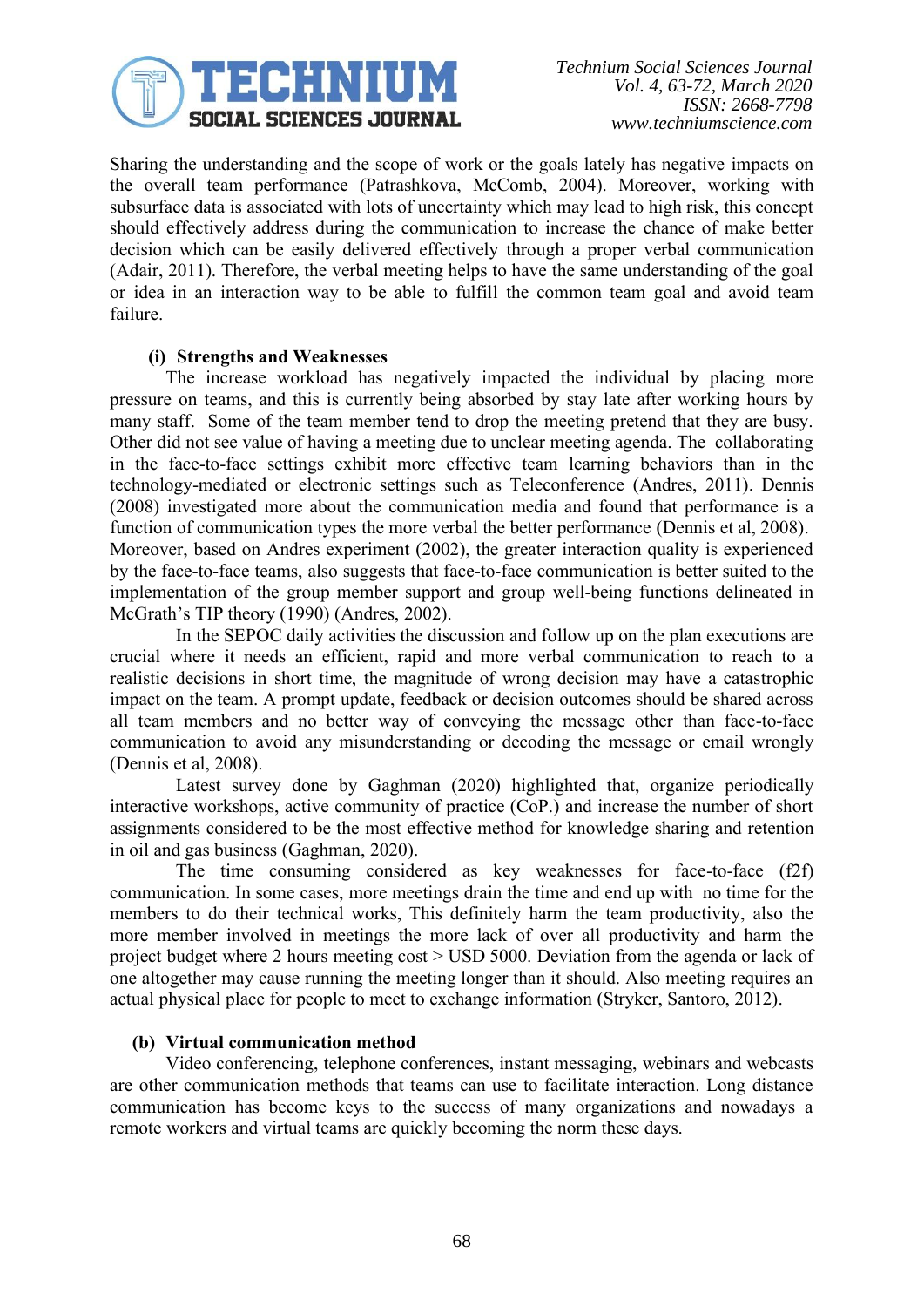

## **(i) Strengths and Weaknesses**

Like face-to-face conversation, electronic communication is interactive, but like document preparation electronic communication is typically edited (Desanctis, Monge, 1998). As a result, behavior in electronic communication settings takes on characteristics of both document writing and informal speech. Physical contact in the electronic communication may negatively affect the understanding of the message and reduce the feedback (Desanctis, Monge, 1998). On the other hand, Marshall and Novick (1995), stated that there is no clear impact of absent of physical contact on the quality of the message or the feedback (Marshall, Novick, 1995).

Define the meeting context in advance is crucial to have a proper communication and clear agenda but Desanctis (2006) stress on the form of electronic communication are more suited for the pre-defined context comparing to face-to-face communication (Desanctis, Monge, 1998). In contrast, Graetz (1998) argued that for the high-tech or sharing knowledge firms the teleconferencing is the best form of problem-solving communication (Graetz et al, 1998). In the other hand Graetz introduced the emotional elements where individuals may experience discomfort while discussion and may stay clam which reduce the contribution by the team members and the productivity of the team (Graetz et al, 1998).

Andres (2002) pointed out that, decision-making process and the quality of final decision are closely related to the use of electronic communication (Andres, 2002). The task type (whether a production task or decision making) as a factor that could play a signification part in the determining the influence of communication technology on team members. In SEPOC effective collaboration requires sharing knowledge or information, rapid integration of team effort, and decision-making type of meeting needed more verbal communication however, electronic communication may be needed as well to establish contact for the remote (rig/ field) sites.

#### **(c) Written communication**

Team documents serve as a written record of the different phases of a project. Written communication can be in the form of email, final report, collaborative documents and presentations and status reports. In this discussion more focused about the form of email, where we operate in a world of inboxes (Griffin, Moorhead, 2011).

#### **(i) Strengths and Weaknesses**

Non-verbal or written communications simply miss the human elements of nonverbal communication such as facial expressions and body language, and the environmental elements (i.e. furniture, office and buildings) which may convey messages (Griffin, Moorhead, 2011).

Recently, Email consider the main and highly effective form of business communication tool. If used correctly, it can be an excellent medium for quick message exchange (Derks, Bakker, 2010). Email is stored automatically, can be accessed at any time and is easy to compose and send. Unfortunately, there are, besides advantages also side effects. This ease of access can trigger overuse by sending many email to every recipient, too much information communicated could be far more detrimental than too little information (Patrashkova, McComb, 2004).

The impact of e-mail on a regular workday is inherent on differences between e-mail and face-to-face communication. McKenna and Bargh (2000) summarize these differences as following: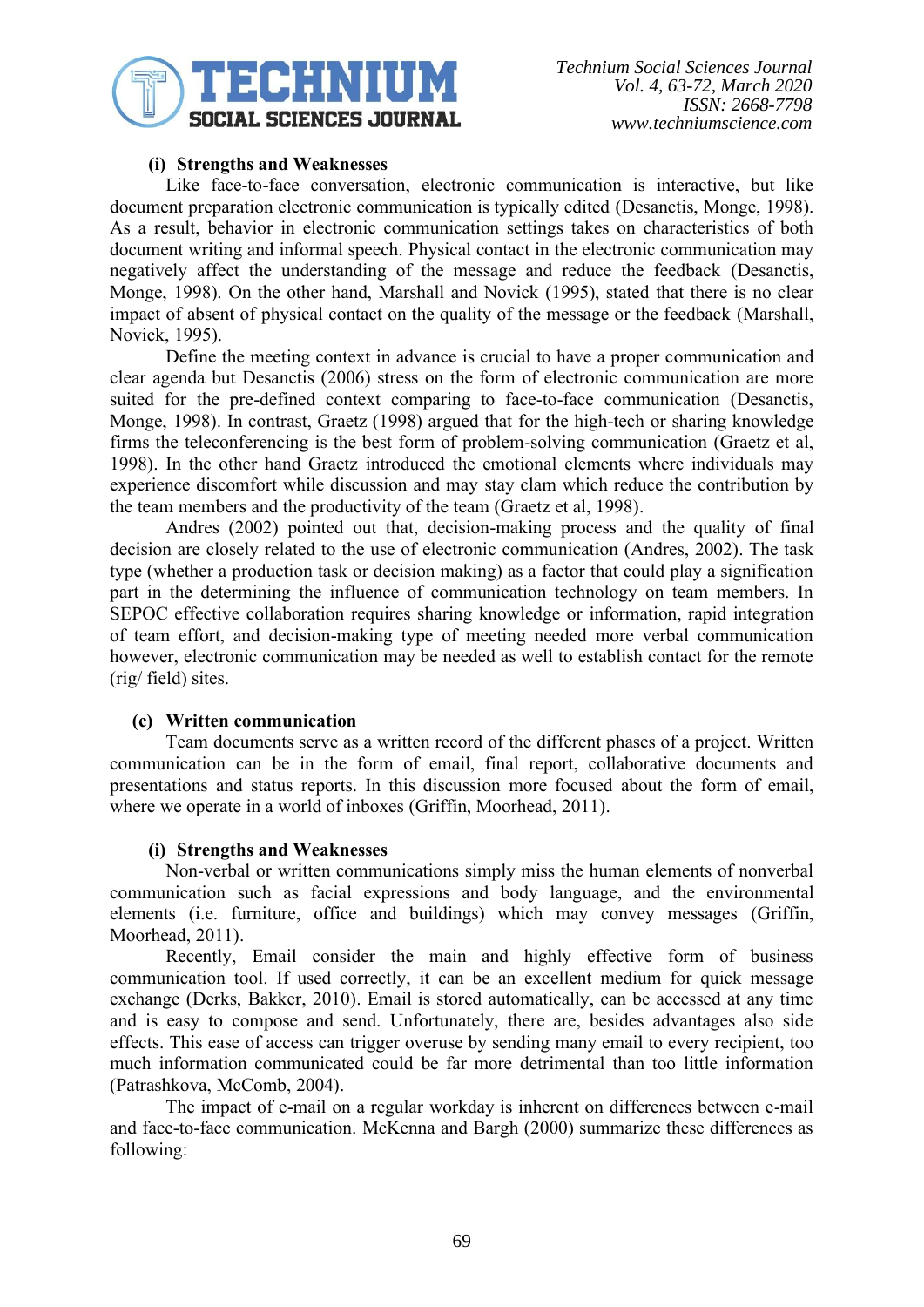

- 1. In emails the physical distance has no issue, and the physical appearance is absent in email,
- 2. The time is two-folded, it can be an influential cue in interpreting a message.
- 3. Finally, it is easier to be anonymous while communicating on the internet.

Email is certainly less personal than face-to-face communication. It has a negative impact on the social interaction and might lead to less relationship building in the workplace. Misunderstandings are commonplace in written communication simply because the recipient cannot read the writer's tone and expression, and therefore is left to interpretation. Consider that even though email can be quite informal, it is also a permanent record and should be treated carefully (McKenna, Bargh, 2000).

In reality employees complain about the huge amounts of e-mail they receive on a regular day; the pressure of the expectations to answer these e-mails within a day and; some time the follow the email with a phone call to double check and emphasize on respond. Furthermore, the team members complain about information overload, especially when the received information was not requested.

# **4. Recommendation**

The communication in Oil and Gas organization should be clear, rapid, and precise. this type of communication can be easily delivered through a verbal communication. Despite the verbal meeting weaknesses, SEPOC should encourage team leaders to establish an effective regular verbal team meeting; type of meeting and media will be depending on the team geographical distribution, which enhance the collaboration and integration between team member to achieve the common goals.

Enable team members for more engagement, interaction and exploration by implementing an integrated effective verbal communication (Pentland, 2012). Team leaders on the other hand should approach these with clear set of methodology to record, resolve and evaluate those risen concerns (Patrashkova. McComb, 2004).

To effectively improve team communication, members have to be encouraged, inspired, to participate in an open communication that opened a wide horizon with mutual benefit for both individuals and organization.

Although emails or web interface (CoP) cannot and should not replace all face-toface communication and others forms of communication, internal email usage can cover many areas within the business. Internal emails can function as an effective communication for sharing basic information, such as company news, schedules, and paper use as guidelines or security precautions.

In Summary the recommendation as following:

- Organize face-to-face weekly meeting for 2 hours with the team members.
- More effective meeting (Leading, follow up, participation, feedback).
- Use the email and the intranet website (CoP) for the common purposes.
- Improve the interpersonal communication skills.

## **5. Conclusion**

This paper discusses different type of communications and found that the f2f and interactive discussion is the foundation of communications of which need to establish a proper foundation to enables efficient and more productive communications. Implementation of sharing knowledge, making decision progress evaluation and feedback for improvement is more effective when there is clear communication among team members. The relationship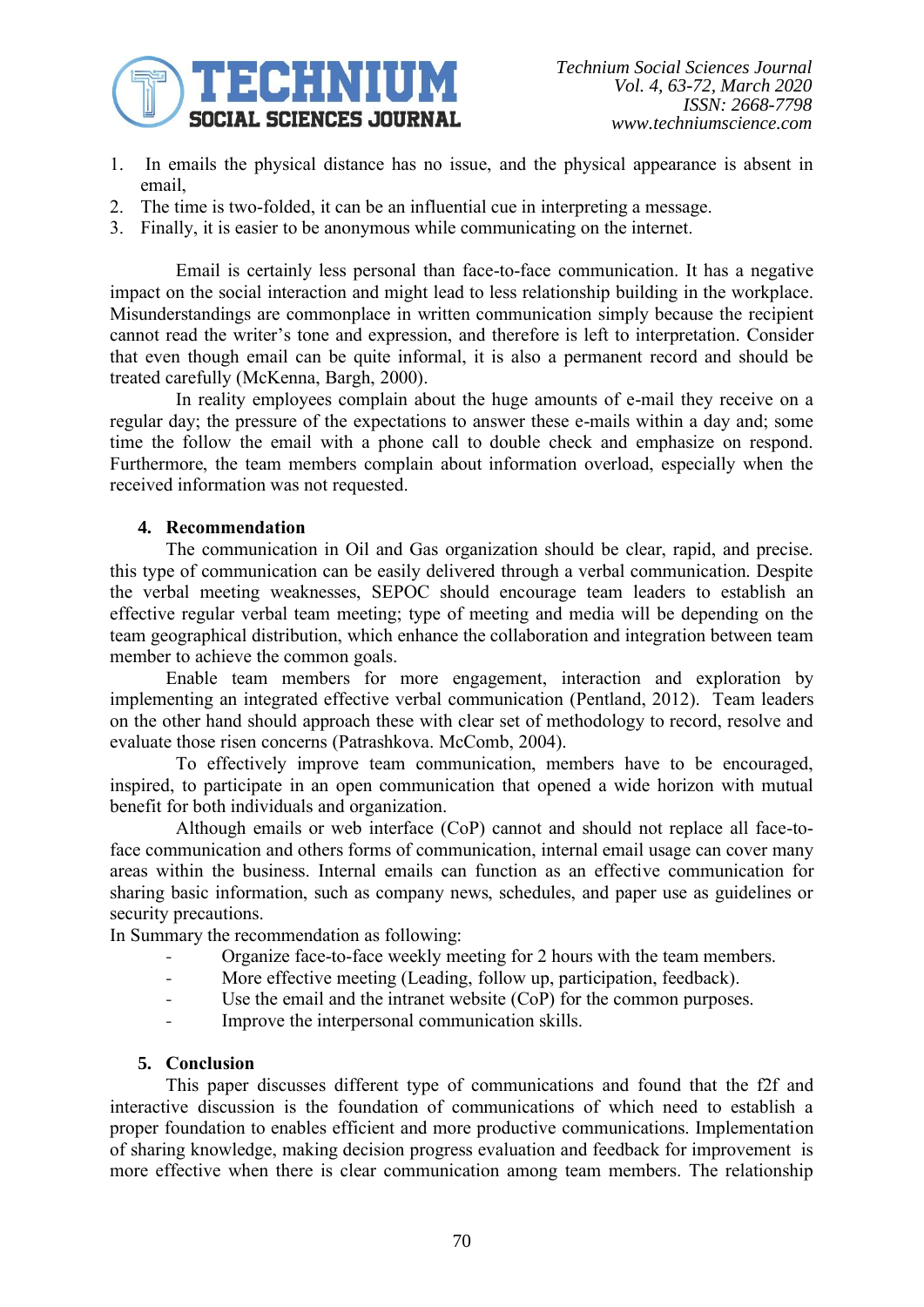

between the various forms of communication, team composition and structure, type of goals will have significant implications on the team productivity and performance.

Verbal communication mainly is perceived as the main form of communication, more effective and efficient to achieve team objectives. Mainly because face-to-face is more virtual interaction, more engagement, drive participation, and the richest media compare to the other forms of communications.

SEPOC has a modern infrastructure with well design workplace that give the needed foundation to stimulate an effective verbal communication. However, a clear objectives on this front is urgently needed since the existing goals are misunderstood and sometimes ignored. Company to start implement more interactive approach with regular face-to-face meeting to minimize and eventual eliminate the failures associated with decision making and sharing information (Schippers et al, 2014), and this could be be done through open communication channels and improve the communication skills, evaluation the conclusions and close out the feedbacks as part of effective communication.

# **6. Reference**

- [1] Rollinson D., (2002), Organizational Behaviour and Analysis, An Integrated Approach, 2nd Edition Prentice Hall, UK, p.611.
- [2] Arvey, R. D. (2009). Why Face-to-face Business Meetings Matter. Business School, National University of Singapore.
- [3] SEPOC. (2014) about the company [online] available from <http://www.sepocye.com/> [Accessed: 22nd December 2014].
- [4] Pentland, A. (2012). The new science of building great teams. Harvard Business Review, 90(4), 60-69.
- [5] Graetz, K. A., Boyle, E. S., Kimble, C. E., Thompson, P., & Garloch, J. L. (1998). Information sharing in face-to-face, teleconferencing, and electronic chat groups. Small Group Research, 29(6), 714-743.
- [6] Stryker, J. B., & Santoro, M. D. (2012). Facilitating face-to-face communication in hightech teams. Research-Technology Management, 55(1), 51-56.
- [7] Frigotto, M. L., & Rossi, A. (2012). Diversity and Communication in Teams: Improving Problem-Solving or Creating Confusion?. Group Decision and Negotiation, 21(6), 791- 820.
- [8] Patrashkova-Volzdoska, R. R., McComb, S. A., Green, S. G., & Compton, W. D. (2003). Examining a curvilinear relationship between communication frequency and team performance in cross-functional project teams. Engineering Management, IEEE Transactions on, 50(3), 262-269.
- [9] Adair, J. (2011). Effective Team building: How to make a winning team. Pan Macmillan. [Accessed; 20 December 2014].
- [10]Patrashkova, R. R., & McComb, S. A. (2004). Exploring why more communication is not better: insights from a computational model of cross-functional teams. Journal of Engineering and Technology Management, 21(1), 83-114.
- [11]Schippers, M. C., Edmondson, A. C., & West, M. A. (2014). Team reflexivity as an antidote to team information-processing failures. Small Group Research, 45(6), 731-769.
- [12]Griffin, R., & Moorhead, G. (2011). Organizational behavior. Cengage Learning.
- [13]Derks, D., & Bakker, A. B. (2010). The impact of e-mail communication on organizational life. Cyberpsychology: Journal of Psychosocial Research on Cyberspace, 4(1).
- [14] Andres, H. (2011). Collaborative Technology and Team –Based Problem Solving.